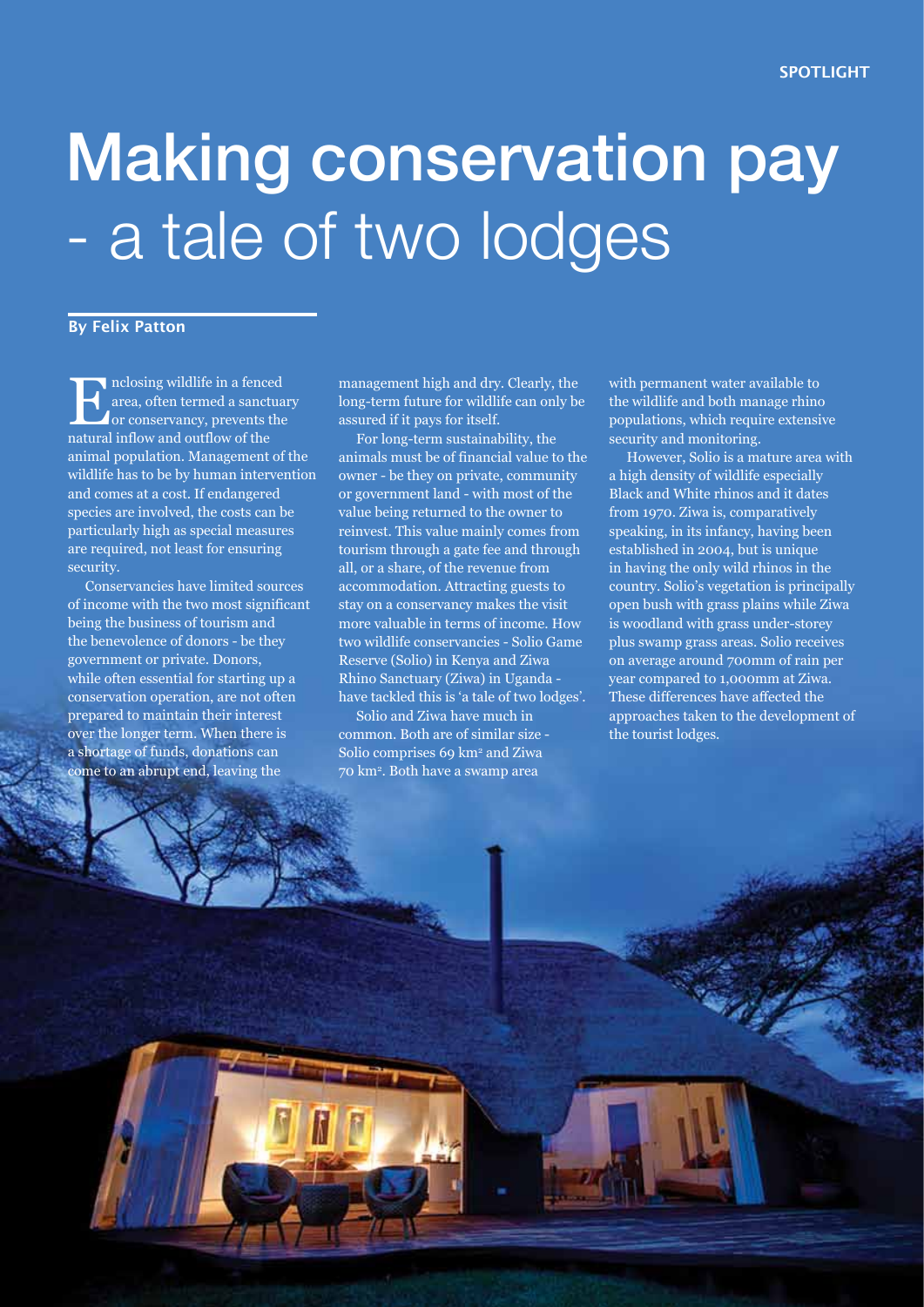

#### **KENYA**

In 2005, following a five-year period of rhino poaching, Solio management decided that a dedicated rhino security and monitoring ranger team was necessary. This required an initial investment of some \$250,000 and an annual operating cost of \$100,000. In the first instance, funding for this came from company reserves and through the establishment of a new cattle-milking operation. Since the Reserve was a business unit in its own right, it was necessary to cover the additional costs by increasing revenue from tourism.

Solio is renowned for rhino breeding; over 150 Soliobred individuals have been relocated to help establish other breeding populations. The management did not want to jeopardise this breeding success by exposing the animals to stress from excessive tourist traffic. They also wanted to maintain the habitat and wildlife as naturally as possible. To accommodate more tourist traffic, they would have needed to improve and extend the road system, which would have affected the animals and their habitat.

The answer lay in adding exclusivity value by controlling the number of visitors and vehicles in the reserve in order to minimise disturbance to the wildlife, to control pollution and give guests a more natural wildlife experience. The tourist franchise in Solio was granted to experienced highend safari operators Tamimi Kenya who were to build a luxury lodge, manage the two established campsites for upmarket mobile safaris and control the number of day visitors. Owners Mikey and Tanya Carr-Hartley shared the vision of Solio management to give guests a really unique wildlife experience.

## SOLIO LODGE

Solio Lodge was opened in August 2010. Situated at the southern end of the Laikipia plateau, the Lodge nestles between the Aberdare Mountains and Mount Kenya and guests can fly in to Solio's own airstrip. Accommodation consists of six cottages, four of which house two people while the others can be used together for families, with extra beds if required. Maximum occupancy is 16 people. Each cottage has a private lounge area warmed by a corner fire, as well as large bathrooms with double sink, bath and shower. With large glass windows and a deck in front, guests can relax and take in the panoramic views, which are framed by Mount Kenya.

Exclusivity, privacy, exceptional game viewing and luxurious accommodation are hallmarks at Solio. Guests currently pay \$620 per night in high season with a rack rate of \$545 per night. In addition there is a \$60 per person per night conservation fee. Apart from day and night game drives, guests can also enjoy horse-riding, nature walks, excursions to the Aberdare mountains and helicopter rides to Mt Kenya for a day of fishing or a picnic surrounded by breathtaking views.